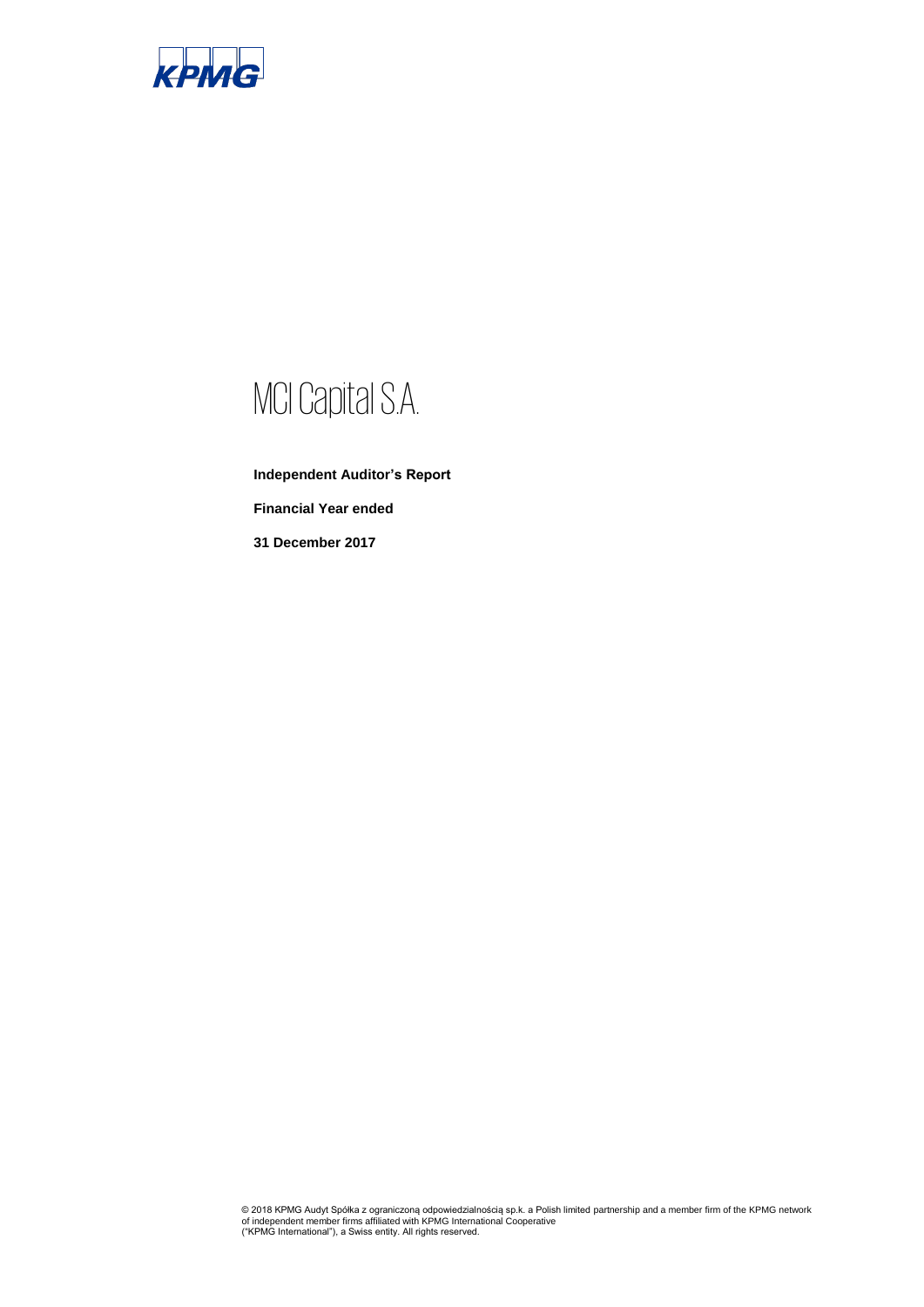*This document is a free translation of the Polish original. Terminology current in Anglo-Saxon countries has been used where practicable for the purposes of this translation in order to aid understanding. The binding Polish original should be referred to in matters of interpretation.*

# **INDEPENDENT AUDITOR'S REPORT**

*To the General Shareholders' Meeting of MCI Capital S.A.*

## *Report on the Audit of the Annual Financial Statements*

We have audited the accompanying annual financial statements of MCI Capital S.A., with its registered office in in Warsaw, Plac Europejski 1 (the "Entity"), which comprise the statement of financial position as at 31 December 2017, the statement of profit or loss and other comprehensive income, the statement of changes in equity and the statement of cash flows for the year then ended and notes comprising a summary of significant accounting policies and other explanatory information (the financial statements").

## *Responsibility of the Management Board and Supervisory Board of the Entity for the financial statements*

The Management Board of the Entity is responsible for the preparation, on the basis of properly maintained accounting records, of financial statements that give a true and fair view in accordance with International Financial Reporting Standards, as adopted by the European Union ("IFRS EU") and other applicable laws. The Management Board of the Entity is also responsible for such internal control as the Management Board determines is necessary to enable the preparation of financial statements that are free from material misstatement, whether due to fraud or error.

According to the accounting act dated 29 September 1994 (Official Journal from 2018, item 395 with amendments) (the "Accounting Act"), the Management Board and members of the Supervisory Board of the Entity are required to ensure that the financial statements are in compliance with the requirements set forth in the Accounting Act.

## *Auditor's Responsibility for the audit of the financial statements*

Our responsibility is to express an opinion on these financial statements based on our audit. We conducted our audit in accordance with:

- the act on certified auditors, audit firms and public oversight dated 11 May 2017 (Official Journal from 2017, item 1089) (the "Act on certified auditors");
- International Standards on Auditing as adopted by the resolution dated 10 February 2015 of the National Council of Certified Auditors as National Standards on Assurance; and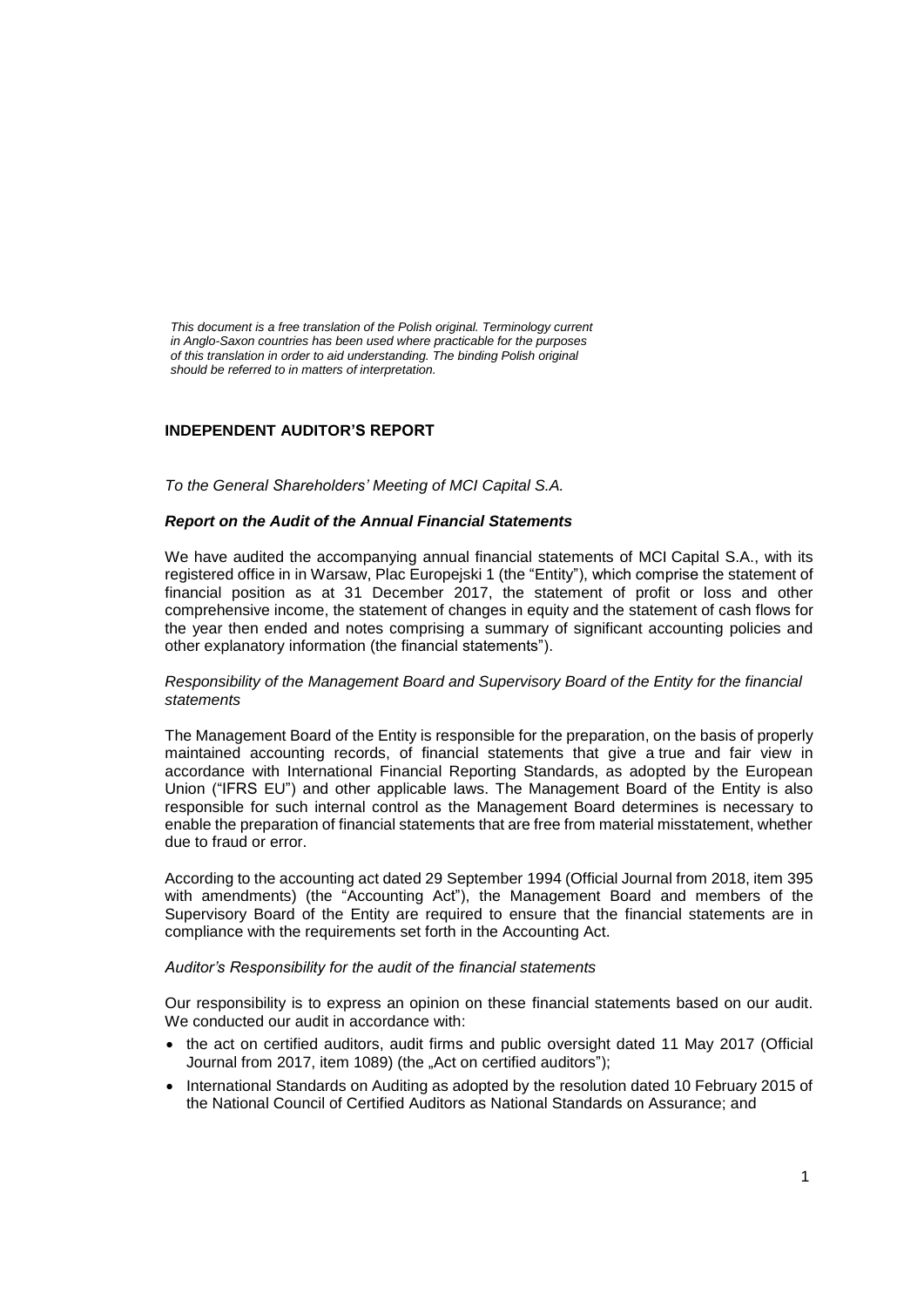• Regulation (EU) No 537/2014 of the European Parliament and of the Council of 16 April 2014 on specific requirements regarding statutory audit of public-listed entities and repealing Commission Decision 2005/909/EC (Official Journal of the European Union L 158 from 27.05.2014, page 77 and Official Journal of the European Union L 170 from 11.06.2014, page 66) (the "EU Regulation").

Those regulations require that we comply with ethical requirements and plan and perform the audit to obtain reasonable assurance about whether the financial statements are free from material misstatement. Reasonable assurance is a high level of assurance, but is not a guarantee that an audit conducted in accordance with the regulations mentioned above will always detect a material misstatement when it exists. Misstatements can arise from fraud or error and are considered material if, individually or in aggregate, they could reasonably be expected to influence the economic decisions of users taken on the basis of these financial statements. The risk of not detecting a material misstatement due to fraud is higher than the risk of not detecting a material misstatement resulting from error because fraud may involve collusion, forgery, deliberate omission, intentional misrepresentations or override of internal controls.

The scope of audit does not include assurance on the future viability of the Entity or on the efficiency or effectiveness with which the Management Board has conducted or will conduct the affairs of the Entity.

An audit involves performing procedures to obtain audit evidence about the amounts and disclosures in the financial statements. The procedures selected depend on our judgment, including the assessment of the risks of material misstatement of the financial statements, whether due to fraud or error. In making those risk assessments, we consider internal control relevant to the Entity's preparation of the financial statements that give a true and fair view in order to design audit procedures that are appropriate in the circumstances, but not for the purpose of expressing an opinion on the effectiveness of the Entity's internal control. An audit also includes evaluating the appropriateness of accounting policies used and the reasonableness of accounting estimates made by the Management Board of the Entity, as well as evaluating the overall presentation of the financial statements.

We believe that the audit evidence we have obtained is sufficient and appropriate to provide a basis for our opinion.

#### *The most significant assessed risks of material misstatements*

During our audit we identified the most significant assessed risks of material misstatements (the "key audit matters"), including those due to fraud, described below and we performed appropriate audit procedures to address these matters. Key audit matters were addressed in the context of our audit of the financial statements as a whole, and in forming our opinion thereon, and we do not provide a separate opinion on these matters.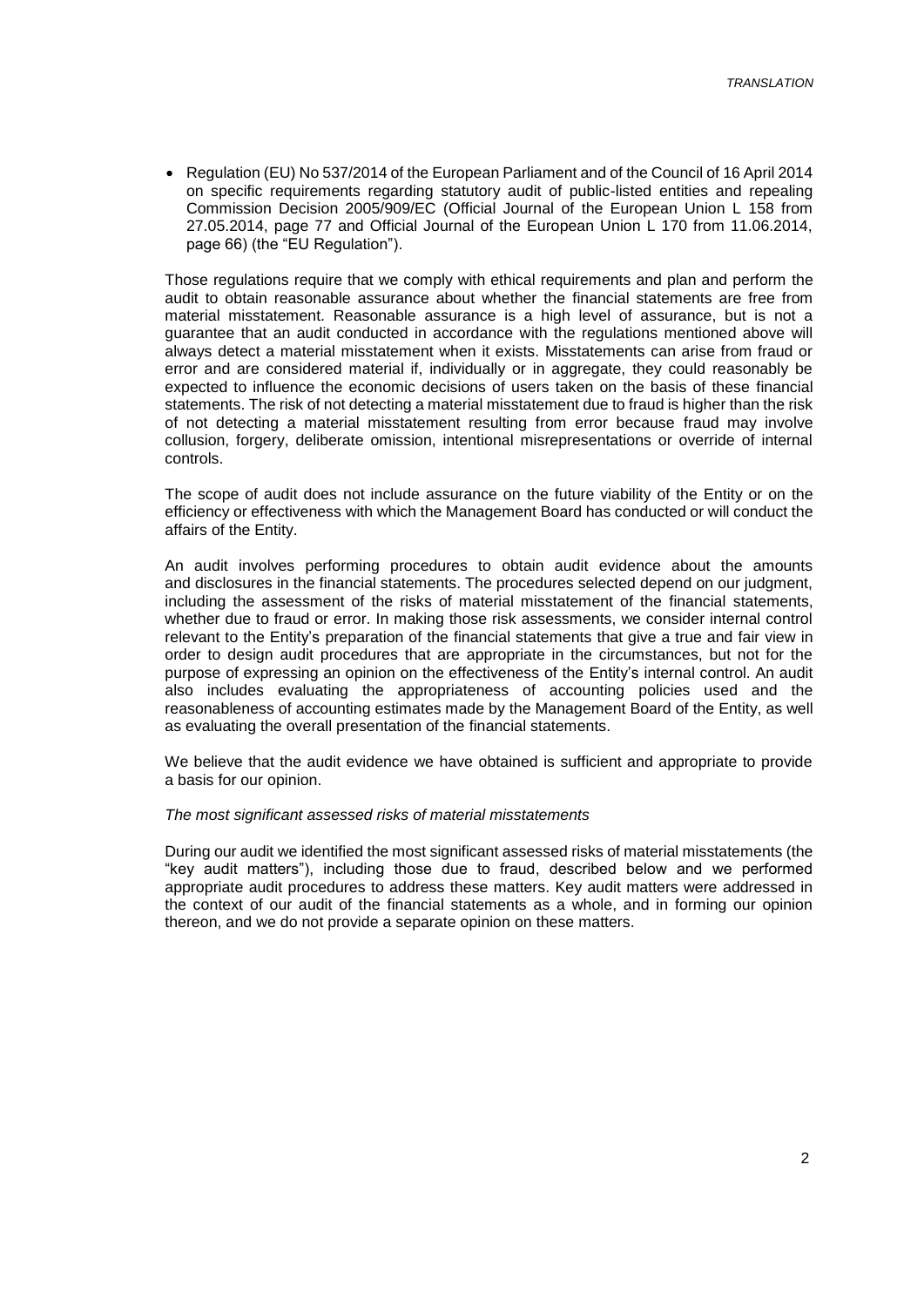We have determined the following key audit matter.

#### Key audit matters **COUT COUT A** COUT DUE OUT procedures

*Measurement of investments in subsidiaries, associates and investment certificates at fair value*

The carrying value of investments in subsidiaries, associates and investment certificates measured at fair value amounted to PLN 1 303 251 thousand as at 31 December 2017 and to PLN 1 219 172 thousand as at 31 December 2016.

In 2017 the Entity recognized profit from revaluation of investments in subsidiaries, associates and profit on investment certificates in the amount of 125 427 thousand and loss in 2016 in the amount of 87 354 thousand.

References to separate financial statements: Note 1 "Investment profit", Note 8 "Investment certificates" Note 9 "Investments in subsidiaries" Note 10 "Investments in associates" Note 34 "Description of material accounting policies" points "Investments in subsidiaries", "Investments in associated entities" and "Financial assets"

### **Key audit matter**

The Entity measures investments in subsidiaries, associates and investment certificates at fair value, in accordance with relevant financial reporting standards and considering the status of an investment entity, as described in note 34.

Investments constitute significant part of Entity's assets - the carrying value of investments represented 96% of the Entity's assets as at December 31, 2017 and 91% as at December 31, 2016. Profit from revaluation of investments in subsidiaries, associates and profit on investment certificates are major part of the Entity's revenues.

Investments in subsidiaries are measured at fair value calculated on the basis of adjusted net asset value at the balance sheet date. The adjusted net asset value is reflected in fair value of investments in subsidiaries primarily investment certificates of closedend investment funds.

The value of investment certificates is based on the fair value measurement of portfolio

#### **Our procedures**

Our audit procedures included among others:

- assessment of compliance of the accounting policy adopted by the Entity with regard to measurement of investments in subsidiaries, associates and investment certificates with the requirements of the appropriate financial reporting standards;
- evaluation of design and implementation of internal controls relevant to verification and acceptance of measurement of investments in subsidiaries, associates and investment certificates;
- tests of details including the assessment of the correctness of the valuation of investments in subsidiaries, associates and investment certificates, including:
	- reconciliation of financial data of subsidiaries to their most current accounting data, reconciliation of quotation of shares adopted for the valuation of the associate as at the balance sheet date to the quoted market price and and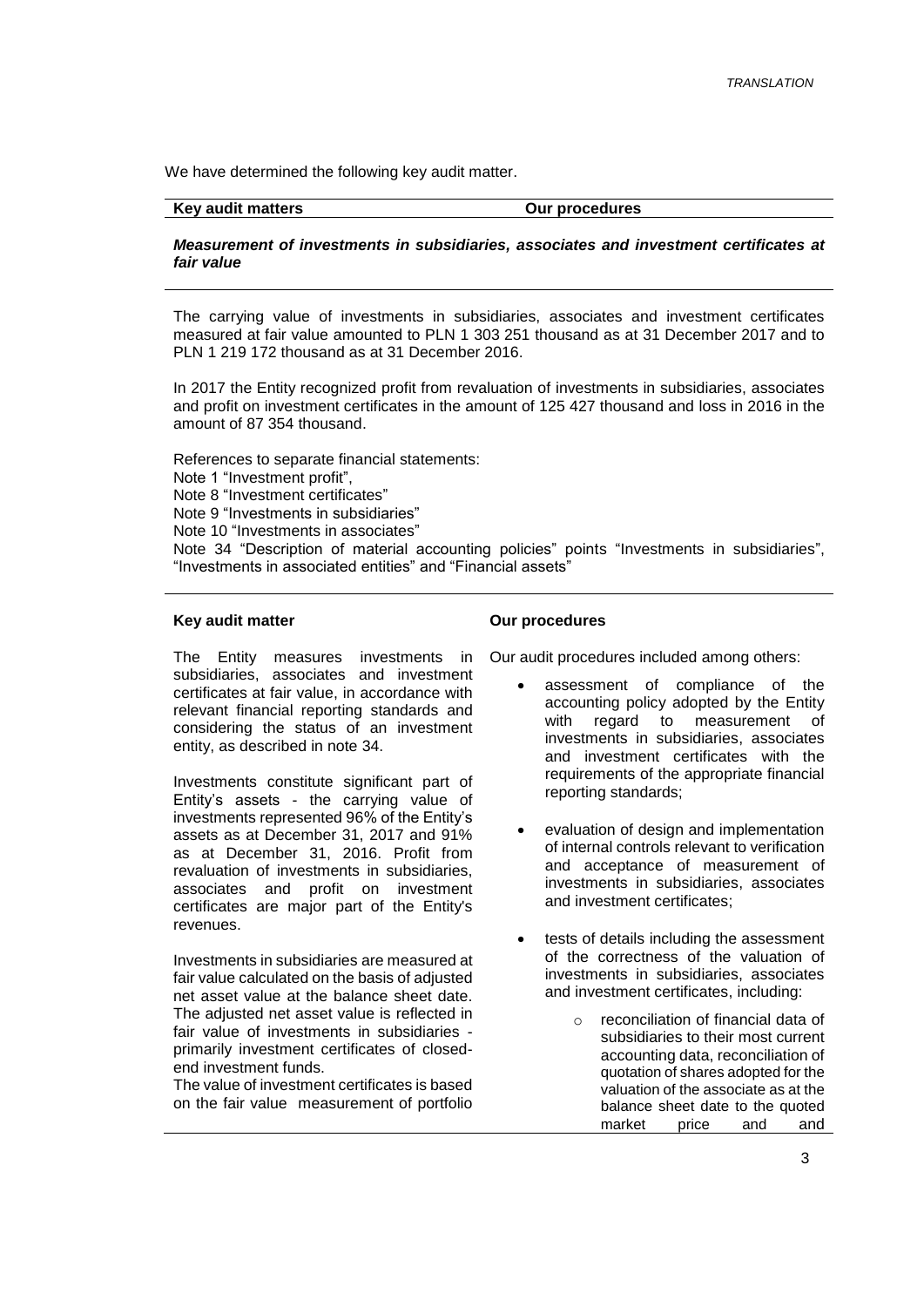companies, constituting the investments of these funds.

Measurement of investments in associates at fair value, for listed companies, is based on quotations of shares on the public market as at the balance sheet date,

Adoption of incorrect valuation methods by funds, including models and/or parameters, for the unquoted investments, as well as improper valuation rates for investments quoted on active market, may lead to significant misstatement of investment valuation in financial statements of the fund and to misstatement of the investment valuation in financial statements of the Entity.

Due to the above the incorrect<br>measurement of investments in measurement of investments in subsidiaries, associates and investment certificates at fair value resulting from adoption of incorrect valuation methods or input data may result in significant misstatement of the financial statements.

Due to the above reasons this area has been recognized by us as a key audit matter.

reconciliation of the Entity's percentage share in the equity of subsidiaries and associates,

- o reconciliation of the valuation of the investment certificates to the audited financial statements of funds;<br>evaluation
- o evaluation of mathematical accuracy of the calculation of the<br>value of investments in investments subsidiaries and associates and the value of investment certificates;
- analysis of financial situation of funds' portfolio companies, in terms of occurrence of impairment triggers of individual investments and other events that should be reflected in the valuation of the net assets of funds;
- assessment of the accuracy and completeness of the disclosures included in the financial statements regarding the investments in subsidiaries, associates and investment certificates required by the relevant financial reporting standards.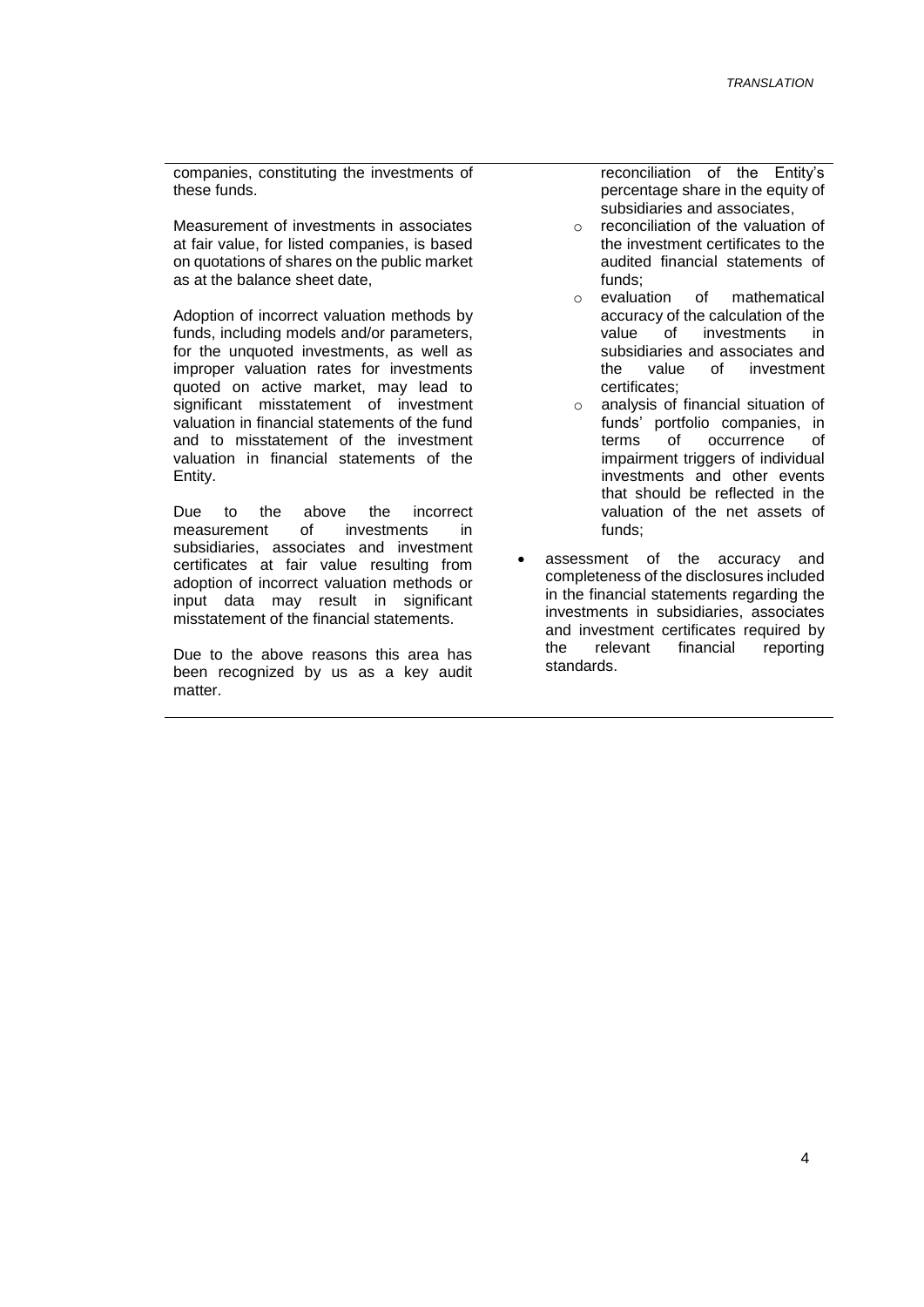#### *Opinion*

In our opinion, the accompanying financial statements of MCI Capital S.A.:

- give a true and fair view of the financial position of the Entity as at 31 December 2017 and of its financial performance and its cash flows for the year then ended in accordance with IFRS EU and the adopted accounting policy;
- have been prepared, in all material respects, on the basis of properly maintained accounting records; and
- comply, in all material respects, with regard to form and content, with applicable laws and the provisions of the Entity's articles of association.

### **Report on other legal and regulatory requirements**

### *Report on the Entity's activities*

Our opinion on the financial statements does not cover the report on the Entity's activities (the "report on activities").

The Management Board of the Entity is responsible for the preparation of the report on activities in accordance with the requirements of the Accounting Act and other applicable laws. Furthermore, the Management Board and members of the Supervisory Board of the Entity are also required to ensure that the report on activities is in compliance with the requirements set forth in the Accounting Act.

In accordance with the Act on certified auditors our responsibility was to determine if the report on activities was prepared in accordance with applicable laws and the information given in the report on activities is consistent with the financial statements. Our responsibility was also to state, if based on our knowledge about the Entity and its environment obtained in the audit, we have identified material misstatements in the report on the activities and describe the nature of each material misstatement.

Based on the work undertaken in the course of our audit of the financial statements, in our opinion, the accompanying report on activities*,* in all material respects:

- has been prepared in accordance with applicable laws, and
- is consistent with the financial statements.

Furthermore, based on our knowledge about the Entity and its environment obtained in the audit, we have not identified material misstatements in the report on activities.

#### *Opinion on corporate governance statement*

The Management Board and members of the Supervisory Board of the Entity are responsible for preparation of the corporate governance statement in accordance with the applicable laws.

In connection with the audit of the financial statements, our responsibility in accordance with the requirements of the Act on certified auditors was to report whether the issuer of securities obliged to prepare a corporate governance statement, constituting a separate part of the report on activities, included information required by the applicable laws and regulations, and in relation to specific information indicated in these laws or regulations, to determine whether it complies with the applicable laws and whether it is consistent with the financial statements.

In our opinion the corporate governance statement, which is a separate part of the report on the Entity's activities, includes the information required by paragraph 91 subparagraph 5 point 4